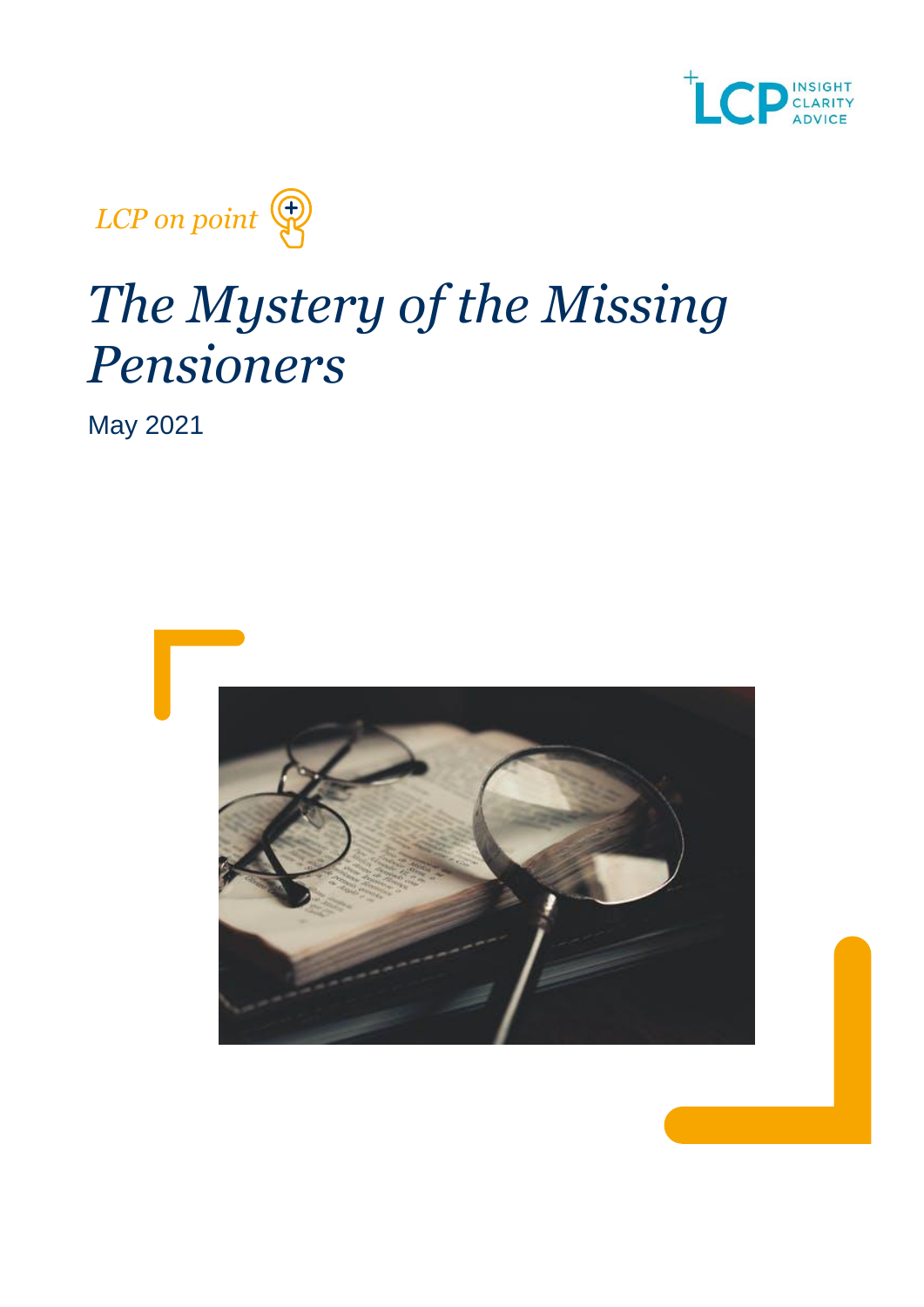

#### **Contents**

| <b>Introduction</b>                                          |    |                                                                                                       | $\overline{2}$  |
|--------------------------------------------------------------|----|-------------------------------------------------------------------------------------------------------|-----------------|
| 1. Population Estimates and Numbers Receiving State Pensions |    | 3                                                                                                     |                 |
|                                                              |    | 2. Potential explanations of the shortfall                                                            |                 |
|                                                              | a. | Unusually long period of state pension deferral                                                       | 6               |
|                                                              | b. | People being ineligible for any state pension – lack of contributions                                 | 8               |
|                                                              | C. | What about the over 80s?                                                                              | 10 <sup>°</sup> |
|                                                              | d. | People being ineligible for any state pension – 'overlapping benefits' and<br>'incompatible benefits' | 11              |
|                                                              | е. | What about means-tested benefits?                                                                     | 13              |
| 3. So, what is going on?                                     |    |                                                                                                       | 14              |
| 4. Conclusions                                               |    |                                                                                                       | 17              |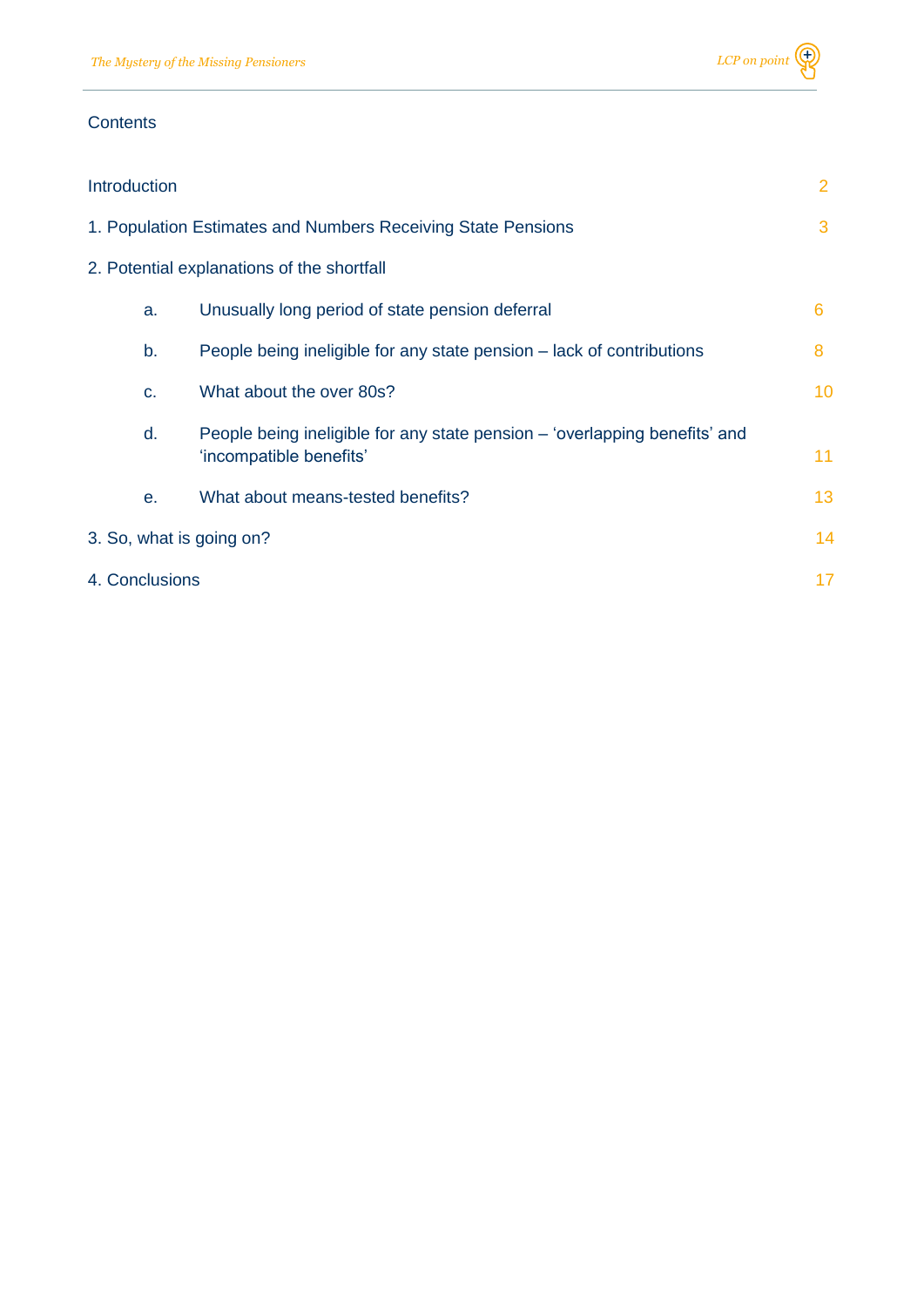### *Introduction*

*Most people over state pension age draw a state pension. Although there is no obligation to draw your pension as soon as you reach pension age and there can be financial advantages to deferring, the vast majority of people claim their state pension either as soon as it is available or within a few years of pension age.*

Some people over state pension age are not entitled to a state pension. The UK state pension operates on a contributory basis and those who have made insufficient contributions (and received no 'credits' towards their pension) may have a nil entitlement. This is particularly likely to be relevant to those who arrive in the UK relatively late in their working life or even post retirement.

However, a comparison of statistics for the British resident population and the number of people drawing a state pension suggests a discrepancy which cannot be explained purely by people knowingly deferring their state pension for a few years, nor purely by lack of entitlement. The gap between the total pensioner population and those receiving a retirement pension suggests a further factor is at work.

This short paper attempts to quantify the unexplained shortfall and to consider what might be causing it. In short, we seek to solve the 'mystery of the missing pensioners'.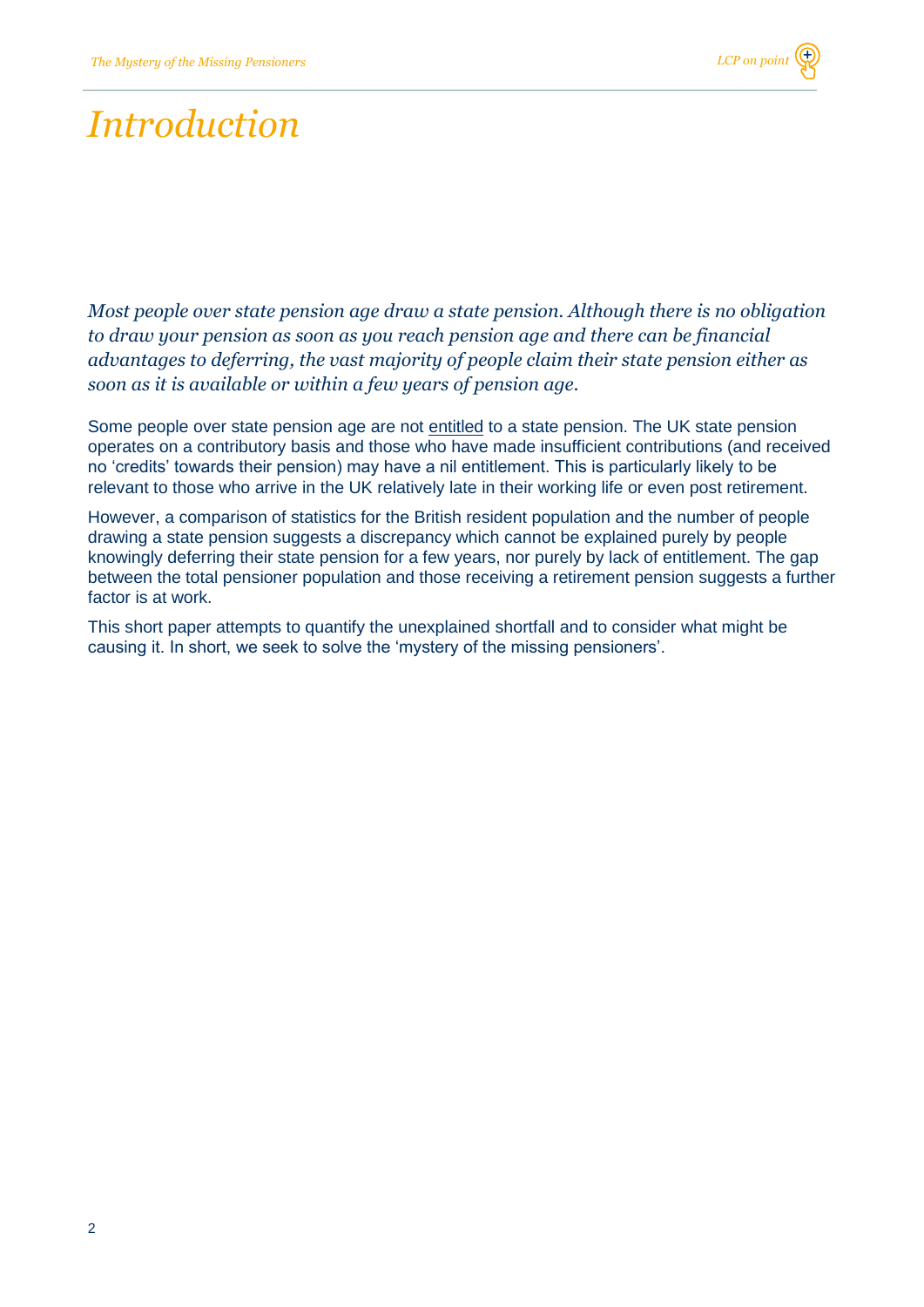### *1 Population estimates and numbers receiving state pensions*

The Office for National Statistics publishes estimates of the population of Great Britain by single year of age and sex as at mid 2019<sup>1</sup>. Meanwhile, the DWP makes available statistics on the number of people of each sex and at each age in Great Britain who are receiving a National Insurance retirement pension. We have used the DWP's 'Stat Xplore' website to derive comparable figures as at May 2019.

Two important factors to bear in mind when interpreting this data are:

- a) that state pension age was equalised at 65 for men and women in Autumn 2018 and gradually increased to 66 by Autumn 2020;
- b) that a new state pension system was introduced for those who reached state pension age after 5th April 2016; at that point, female state pension age was 63 and male state pension age was 65; this means that when looking at May 2019 data, men aged 68 and over will be on the 'old' system and women aged 66 and over will be on the 'old' system;

The charts which follow provide a simple comparison of these two sets of data for all those aged 65 and over in 2019.<sup>2</sup>

<sup>1</sup> ONS data for those aged 90 or over is combined in a single total, so we also provide DWP for this group taken as a whole

<sup>&</sup>lt;sup>2</sup> Although not directly relevant to our research, the shape of both of these charts is perhaps rather surprising. However, those aged 73 in 2019 would have been born around 1946, and therefore the surge in numbers of those aged 72 and under reflects the 'post-war Baby Boom'.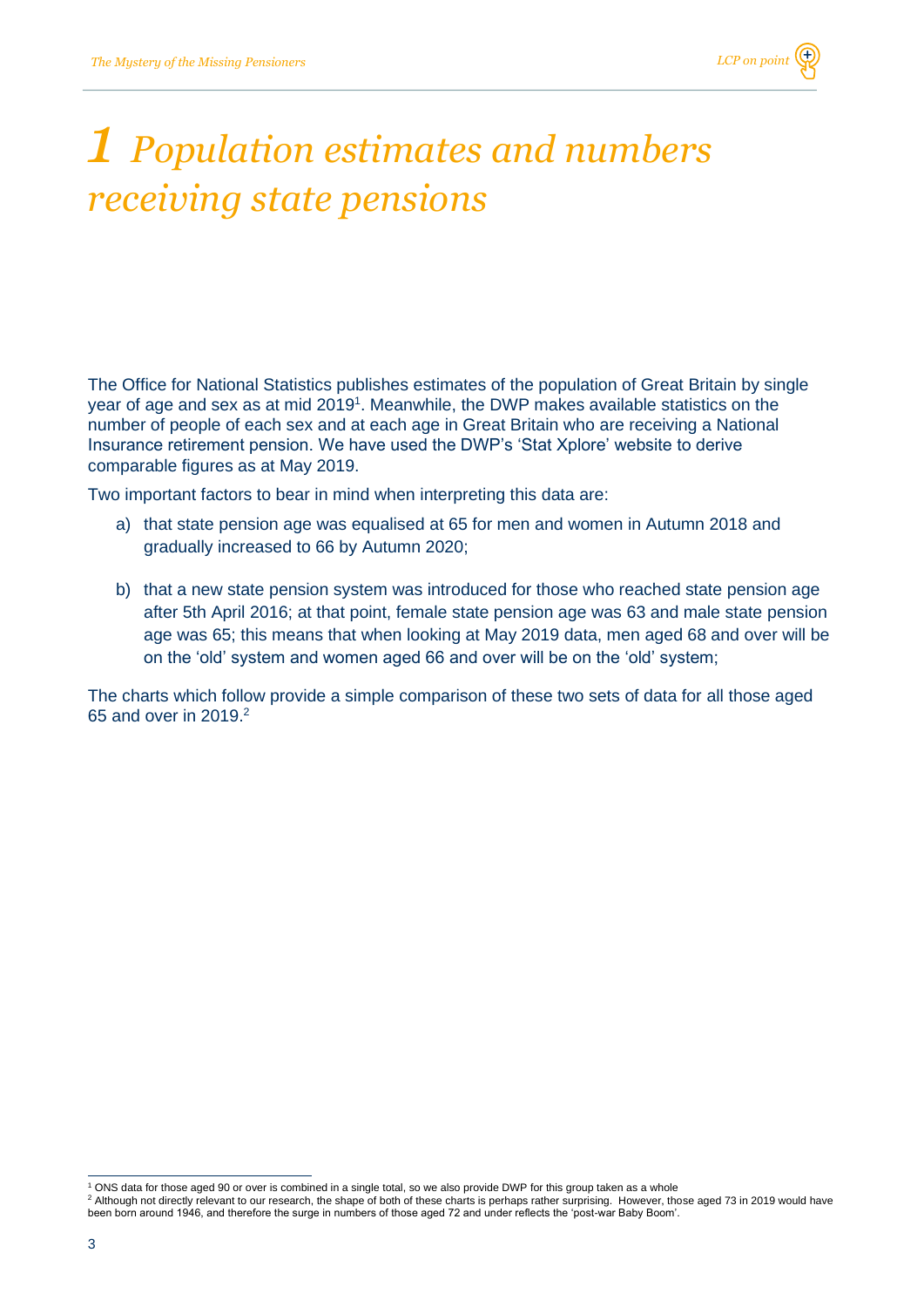

### **Chart 1. GB population (ONS) and number of state pension recipients (DWP) by age – men**



### **Chart 2. GB population (ONS) and number of state pension recipients (DWP) by age – women**



As expected, for both men and women, there is a significant shortfall amongst those aged exactly 65 between the numbers receiving a state pension and those in the overall population. This is in part because some of those who had recently turned 65 would still have been under pension age at this point, and also because some people will have chosen to defer taking their state pension.

To try to remove both of these effects, we strip out of our analysis from now on anyone aged under 70 as at March 2019. Those left will all be (well) above state pension age and will have had nearly five years to claim their state pension. We repeat the above charts just for the 70+ age group.

Charts 3 and 4 repeat the analysis of Charts 1 and 2, but excluding those aged under 70.

Although the gaps between the pairs of bars for each age group may look relatively small, the absolute numbers are significant. For men, the total gap between the ONS population figure and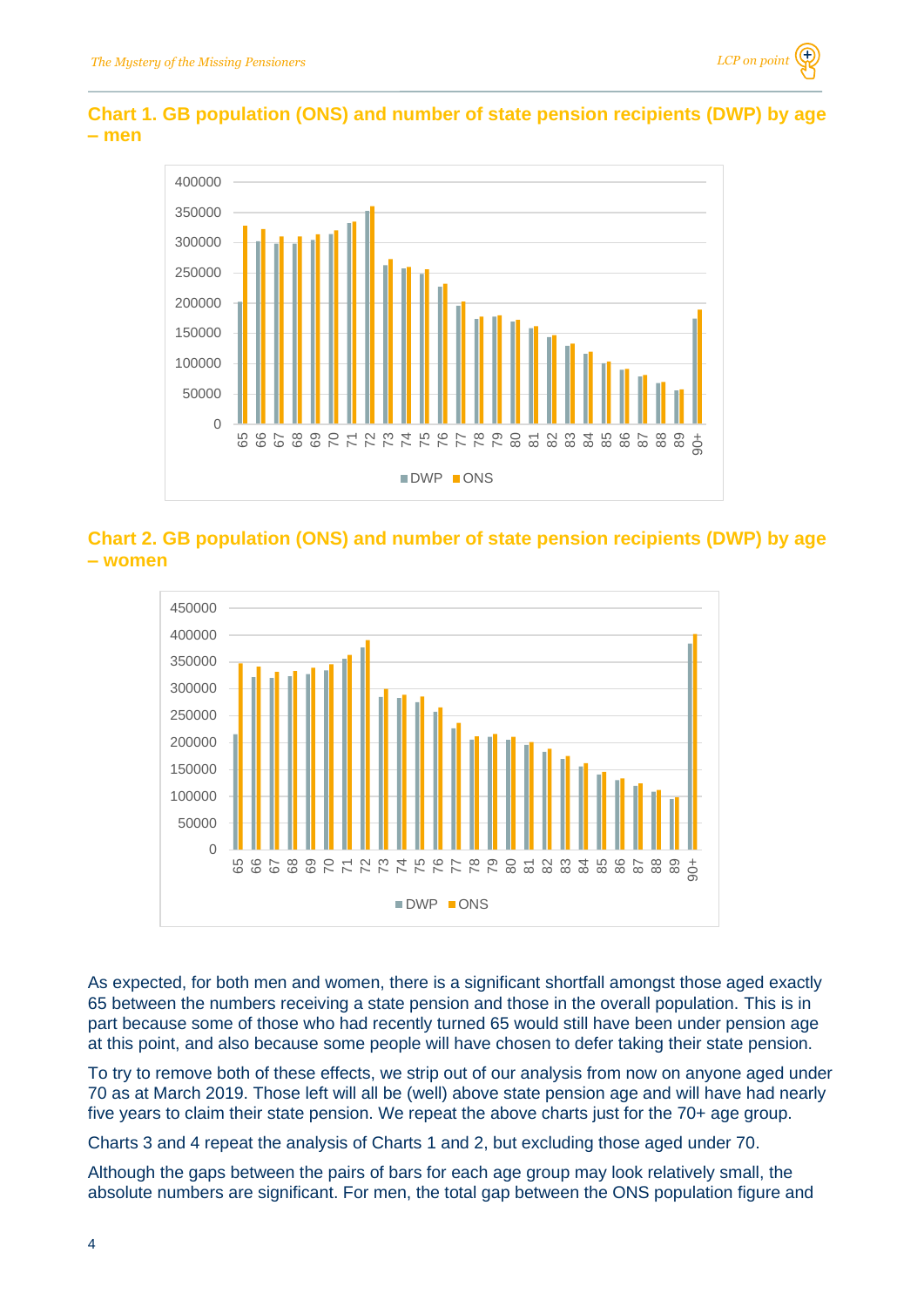the DWP retirement pension figure just for those aged 70-plus is around 97,000 and for women around 155,000. In total, we are talking about around 250,000 people in their seventies and above in Great Britain drawing no state pension. In some cases this will be because they have zero entitlement or because they have deferred for an exceptionally long period of time beyond state pension age. But how likely is it that these two groups explain all of the shortfall?





### **Chart 4. GB population (ONS) and number of state pension recipients (DWP) by age – women aged 70+**

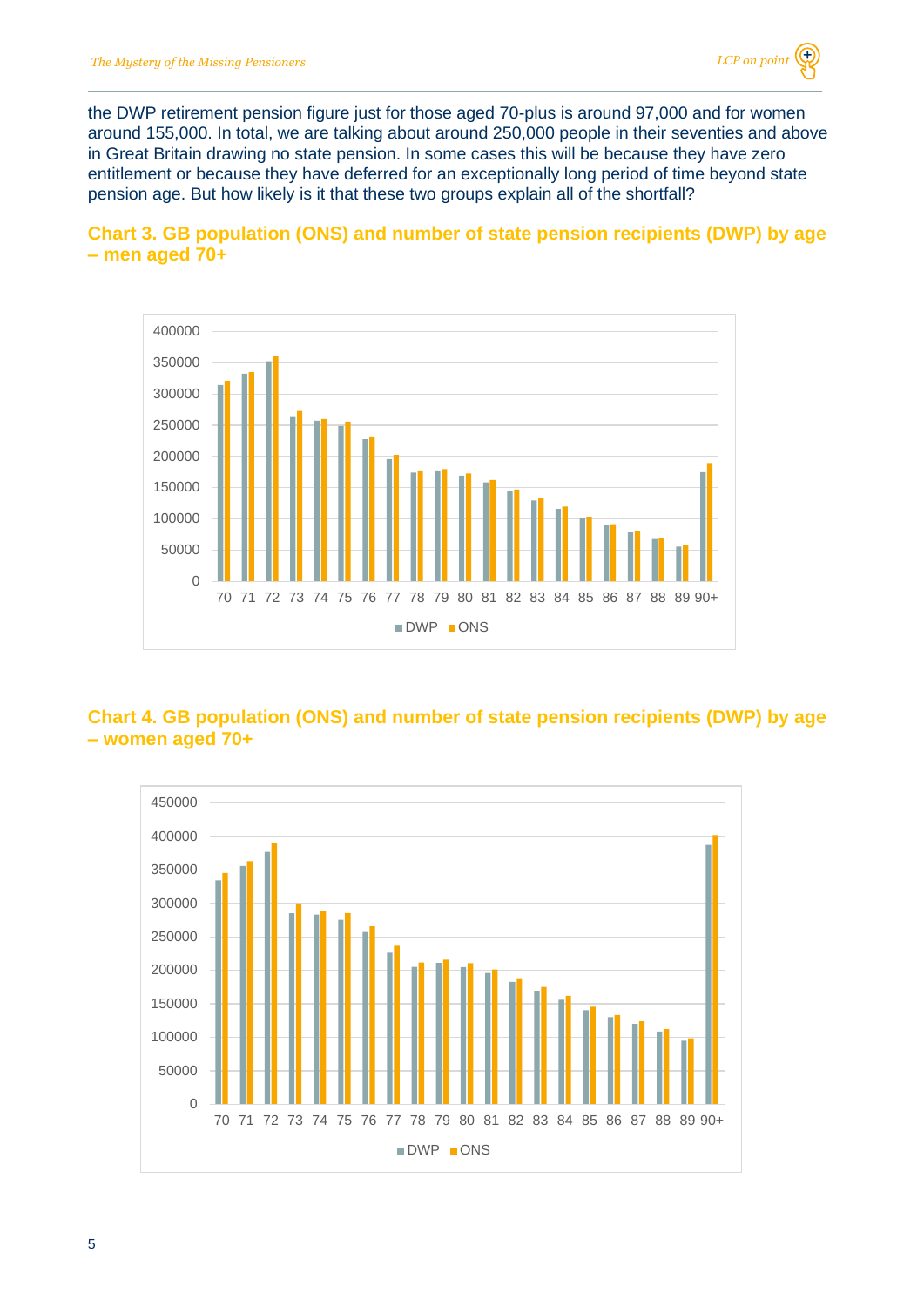

### *2a Potential explanations of the shortfall - Unusually long state pension deferral*

*It was very clear from Charts 1 and 2 that those just above pension age are less likely to have taken up their state pension. This could be, for example, that they are still in work and want to delay taking their pension for tax or other reasons.* 

Whilst starting Charts 3 and 4 at age 70 should remove most of this effect, there will naturally still be \*some\* people working on into their 70s and still deferring. So how likely is it that this explains a meaningful proportion of the quarter of a million gap we are trying to explain?

If ongoing deferral was still a major issue, we would expect (other things being equal) that the gap between the state pension population and the total population would decline with increasing age (on the basis that the likelihood of still being in work and/or deferring for any other reason would diminish with every passing year).

One way to test this is to look at the shortfall year-by-year as a percentage of the total population, and we show this in Charts 5 and 6, again separately for men and women.

### **Chart 5. State pensioner 'shortfall' as percentage of population by age – men aged 70+**

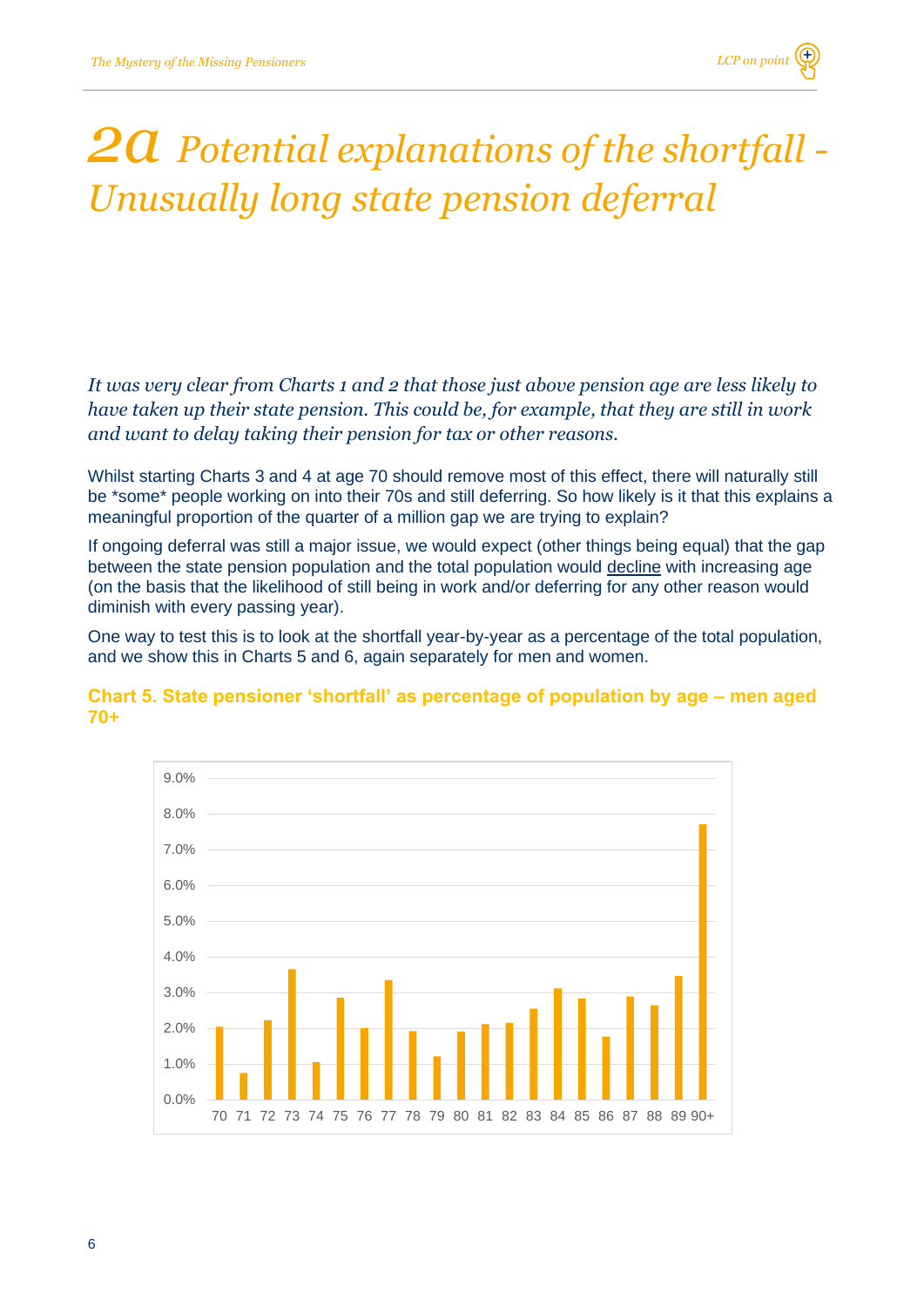

### **Chart 6. State pensioner 'shortfall' as percentage of population by age – women aged 70+**

Ignoring men aged 90+ (where the data warrants separate investigation), the data underlying Chart 5 shows that at any given age the number of men receiving a state pension is around 2.3% short of the number of that age in the population as a whole, whilst Chart 6 shows that the equivalent shortfall for women is around 3.1%.

However, crucially, neither chart shows the sort of steady downward trend which would be expected if the shortfall was all about people deferring their state pensions for unusually long periods of time. For example, for men, the proportionate shortfall at age 76 is roughly the same as at age 70, and it seems implausible that deferral is playing the same role more than a decade after state pension age as it was five years after state pension age.

In short, whilst there is no doubt that there will be some long-term deferrers in these charts, there is clearly something else 'going on'.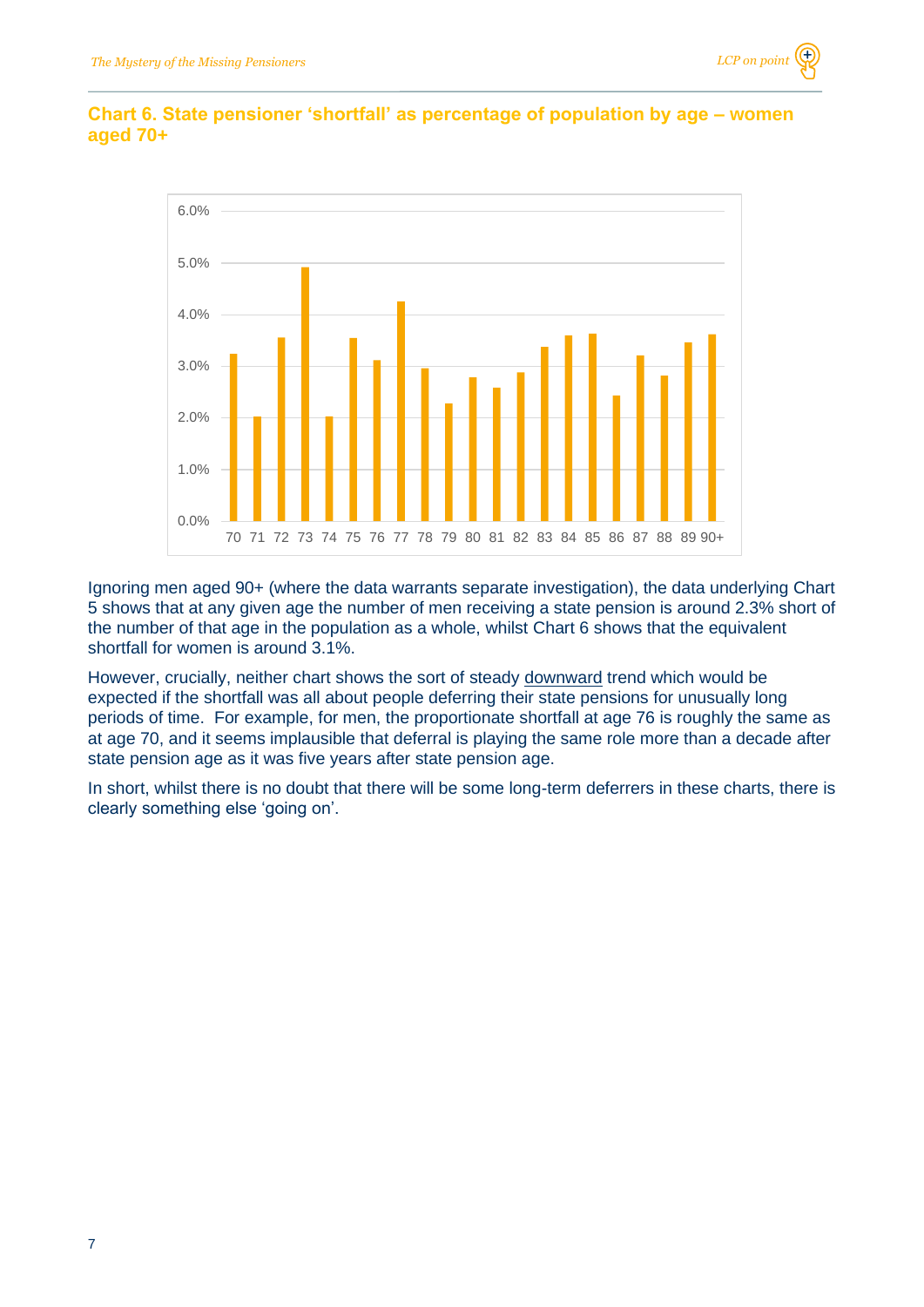## *2b People being ineligible for any state pension – lack of contributions*

*Although the rules have changed over the years, the retirement pension remains a 'contributory benefit'. The amount that you get is related to how much you put in, whether through paid contributions or through credits for things like bringing up children or caring for a disabled person.* 

For purposes of this paper however, what matters is not whether or not people are on a reduced pension but whether they have \*any\* entitlement at all.

Everyone in these charts reached state pension age under the 'old' state pension system which applied to those who reached pension age before 6th April 2016.

Prior to April 6th 2010, there was a requirement to have at least 25% in contribution record to qualify for any basic state pension. For women who needed 39 years for a full basic state pension, this meant that a minimum of 10 years was required to get anything other than zero in basic state pension in their own right. Since many married women of this generation paid a reduced 'married woman's' rate of contributions which generated no state pension entitlement, it is to be expected that the proportion of women not getting any state pension is higher than that for men, and that is indeed what Charts 5 and 6 confirm.

One guide to how many women might be caught by this 25% rule is contained in a 'post-legislative' review of the Pensions Act 2007 (which changed the rules around minimum contribution requirements) which was published in January 2015<sup>3</sup>.

This found that around 1% of women in the 60-65 age group living in Britain in 2015 were getting less than 25% of the basic pension. But until 2010, women with that contribution history would have had zero basic pension entitlement, and the women in our charts did mostly retire before 2010. If so, potentially around 1% of women over 70 might have zero state pensions for this reason. This is broadly consistent with the difference in shortfalls shown in Chart 5 and Chart 6, where the female shortfall rate is 0.8% above the male shortfall rate.

However, we have so far been talking only about 'basic' state pension, whereas the women in our chart have zero state pension in total, including other elements of the system.

It is worth noting that it would take quite an extreme combination of circumstances for a woman who spent her life in the UK to end up with precisely zero in total state pension (which is the basis for appearing in Chart 6). This because although she might have a zero 'basic' state pension (by dint of failing the 25% test), she may have built up a few pounds of 'graduated retirement benefit' during the 1960s and early 1970s (especially if she worked before she married) and/or SERPS pension for any work post 1978 where she paid full NI contributions. This suggests that many of the women shown in Chart 6 may have come to the UK later in life and never made any contributions.

<sup>&</sup>lt;sup>3</sup> See[: Statistical Analysis to support the review of the Pensions Act 2007 \(publishing.service.gov.uk\)](https://assets.publishing.service.gov.uk/government/uploads/system/uploads/attachment_data/file/398701/statistical-analysis-review-pensions-act-2007.pdf)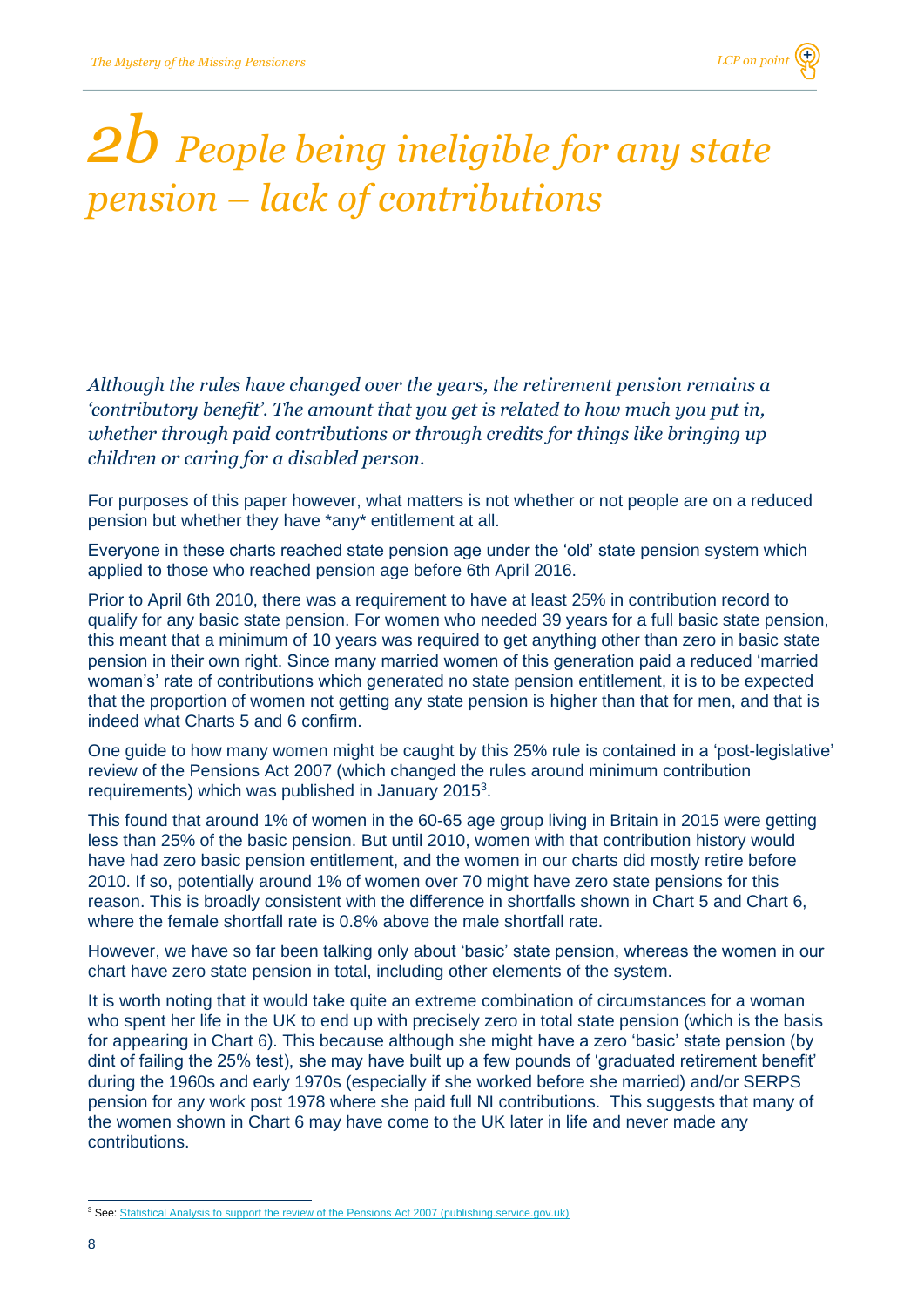However, even for women who have no basic pension in their own right, the old state pension system had a safety net – a system of 'derived' rights based on the contributions of a husband or late husband. In brief:

- when the husband turned 65, she could claim a 'Category BL' state pension at 60% of her husband's basic state pension rate;
- when the husband died, she could claim a 'Category B' state pension at 100% of her husband's rates plus inherit a percentage (at least 50%) of his additional state pension;

For the women in Chart 6 to be \*entitled\* to zero pension this would imply that their husband (assuming he was aged at least 65), also had zero pension. If he had \*any\* basic state pension then she could have claimed 60% of his basic pension when he turned 65 and she would then no longer appear in our figures. We estimate the potential size of this group later in this report.

Finally, we should mention the issue of whether those with no contributions might still be ineligible to claim because of immigration rules which can mean someone is allowed to live in the UK only provided that they have 'no recourse to public funds'. The gov.uk website is clear that this phrase would preclude people from getting low income benefits such as pension credit. But it says that it does not apply to 'contributory' benefits such as the retirement pension (see: [https://www.gov.uk/government/publications/public-funds--2/public-](https://www.gov.uk/government/publications/public-funds--2/public-funds#:~:text=If%20you%20have%20a%20residence,are%20paid%20by%20the%20state)

[funds#:~:text=If%20you%20have%20a%20residence,are%20paid%20by%20the%20state.](https://www.gov.uk/government/publications/public-funds--2/public-funds#:~:text=If%20you%20have%20a%20residence,are%20paid%20by%20the%20state)) It is therefore not clear that even someone with 'no recourse to public funds' would be prevented from claiming either a Category BL pension (if her husband was entitled to a pension) or a Category D (non-contributory) pension for someone over 80.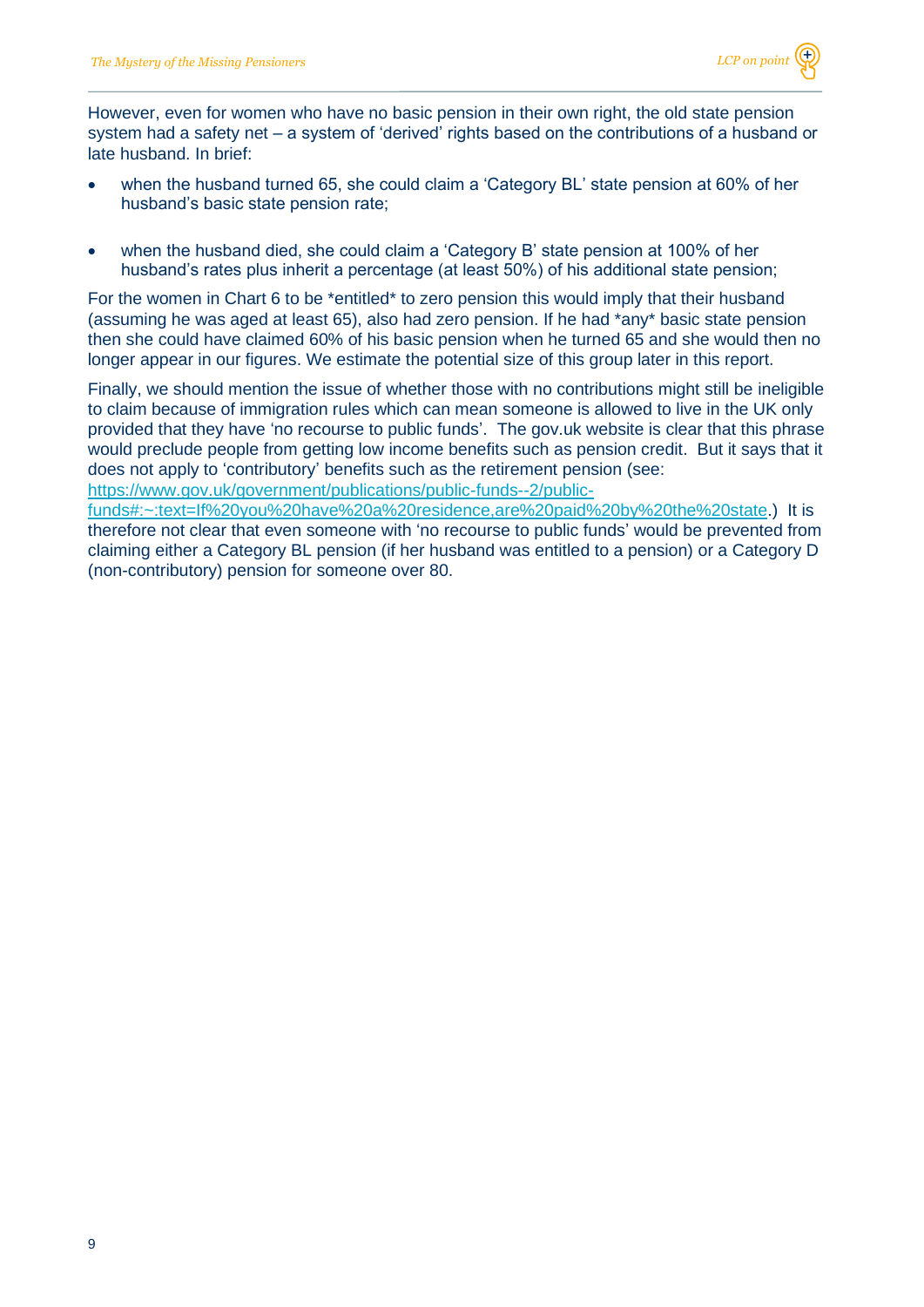### *2c What about the over 80s?*

*The argument that thousands of people in our charts are not getting state pensions because of contribution rules starts to look rather strange when we look at the rules for those who turn 80.*

Under the 'old' state pension system there was a 'Category D' retirement pension where entitlement has \*no\* contribution test at all. Broadly speaking (and simplifying the rules slightly), it is only necessary to have been in the UK for ten years before the age of 80 to qualify. So even a woman who, for example, arrived in the UK at state pension age and never paid a penny in contributions (and whose husband never paid anything in either) would still qualify for a Category D pension at the age of 80.

It follows from this that if the 'missing women' getting no state pension was a contributions effect then at age 80 we would see a marked drop in the shortfall as 'contributions effects' drop out.

In fact, Chart 6 shows no effect at age 80.

This is a key finding. This suggests that we cannot simply assume that tens of thousands of women not getting state pension are missing out because of their own (or their spouse's) total lack of contributions, because they would all or mostly switch to a \*non-contributory\* pension at age 80. There must be something else going on.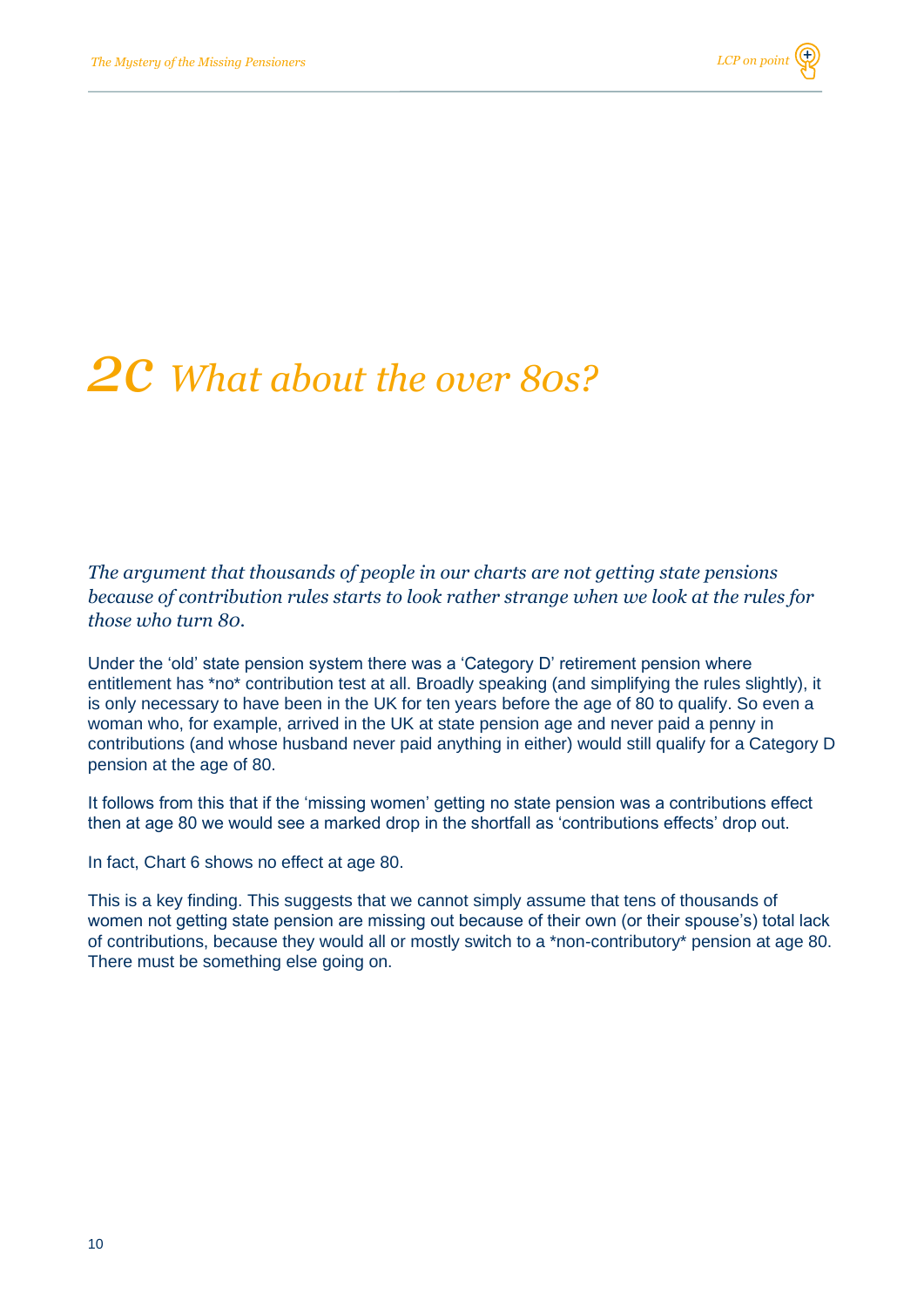### *2d People being ineligible for any state pension – 'overlapping benefits' and 'incompatible benefits'*

*One final feature of the benefit system which we should eliminate as a possible explanation is that these women (and some men) who are missing out are actually getting some other benefit \*instead\* of the state pension. If so, we should presumably be less concerned as long as they are getting \*something\*.*

As noted earlier, the Retirement Pension is a National Insurance benefit and there are rules which prevent people from receiving more than one National Insurance benefit at the same time. In this case receipt of one benefit is '**incompatible'** with receipt of another.

These rules affect mainstream NI benefits such as Employment Support Allowance (ESA) and Jobseekers Allowance (JSA).

We lack reliable publicly available data on these combinations but one way to test is to see how far there are people aged 70+ drawing contributory benefits which could potentially be incompatible with state retirement pension.

The DWP 'stat xplore' tool only covers a limited range of benefits but suggests that the numbers of those aged 70 or more receiving ESA or JSA which could be incompatible with the Retirement Pension are tiny.

A separate issue is '**overlapping'** benefits where receipt of one does not rule out receipt of another but where it can influence the amount payable and possibly reduce it to zero. Certain war disablement benefits and legacy benefits such as Severe Disablement Allowance (SDA) may come into this category.

'Severe Disablement Allowance' (SDA) is no longer available to new claimants but was a noncontributory sickness benefit which some people are still getting. The most recent readily available data suggests that in 2019 there was a total of around 19,000 people receiving SDA of whom around 14,400 were women aged 70+ and around 3,000 were men aged 70+. It seems reasonable to assume that some of this total group of 17,400 will be in our total shortfall figure of 250,000 if they have chosen to get SDA instead of retirement pension.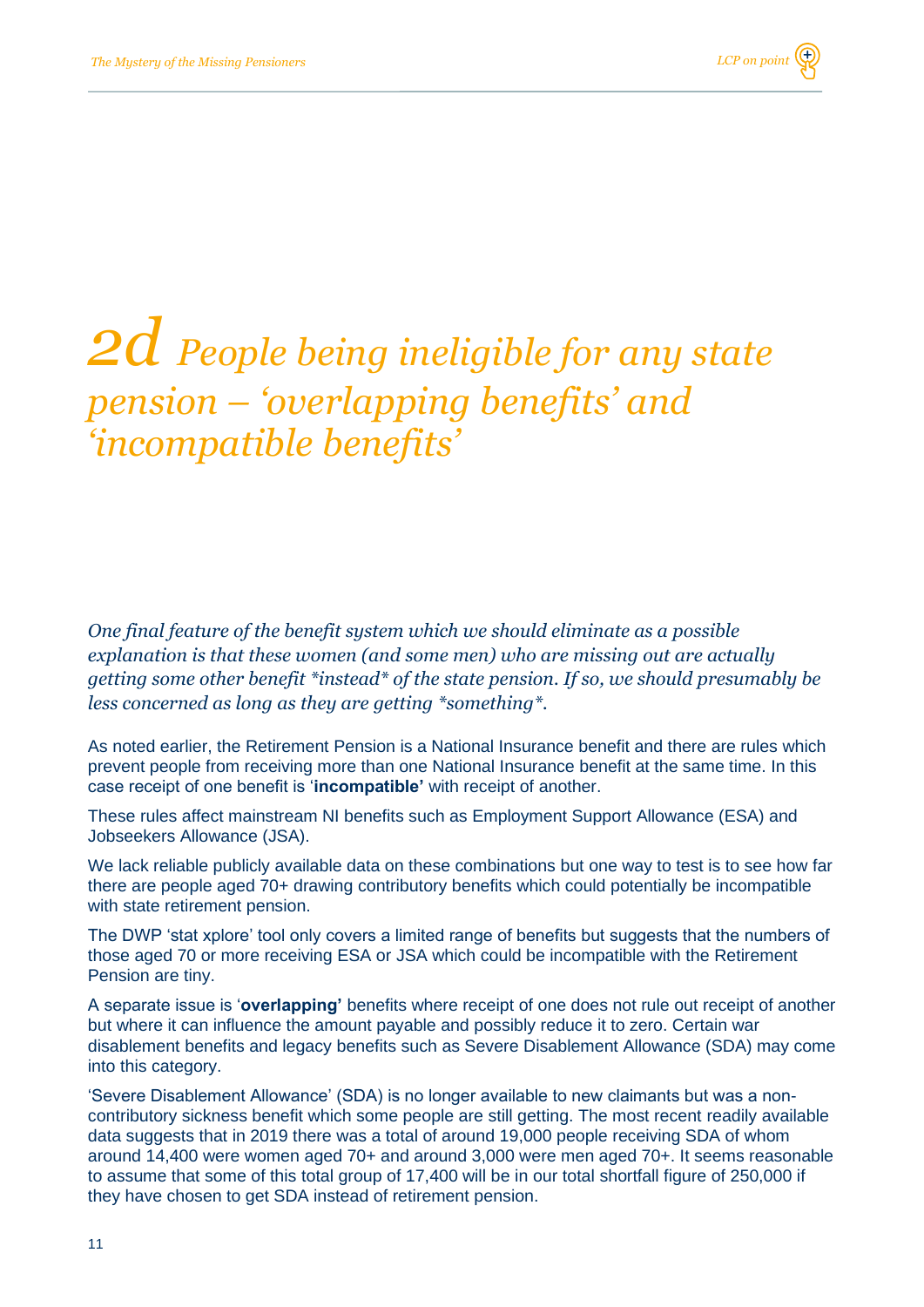Likewise, for Carers Allowance (which 'overlaps' with the state pension) there are around 7,000 people (mostly women) aged 70-79 getting Carers Allowance, and this could explain why these people are not getting a Retirement Pension instead.

The 'overlapping benefits' rules here are fiendishly complex (see [here,](https://assets.publishing.service.gov.uk/government/uploads/system/uploads/attachment_data/file/865517/dmgch17.pdf) for example) but we acknowledge that someone in receipt of certain benefits may be over pension age but receive those instead of a retirement pension.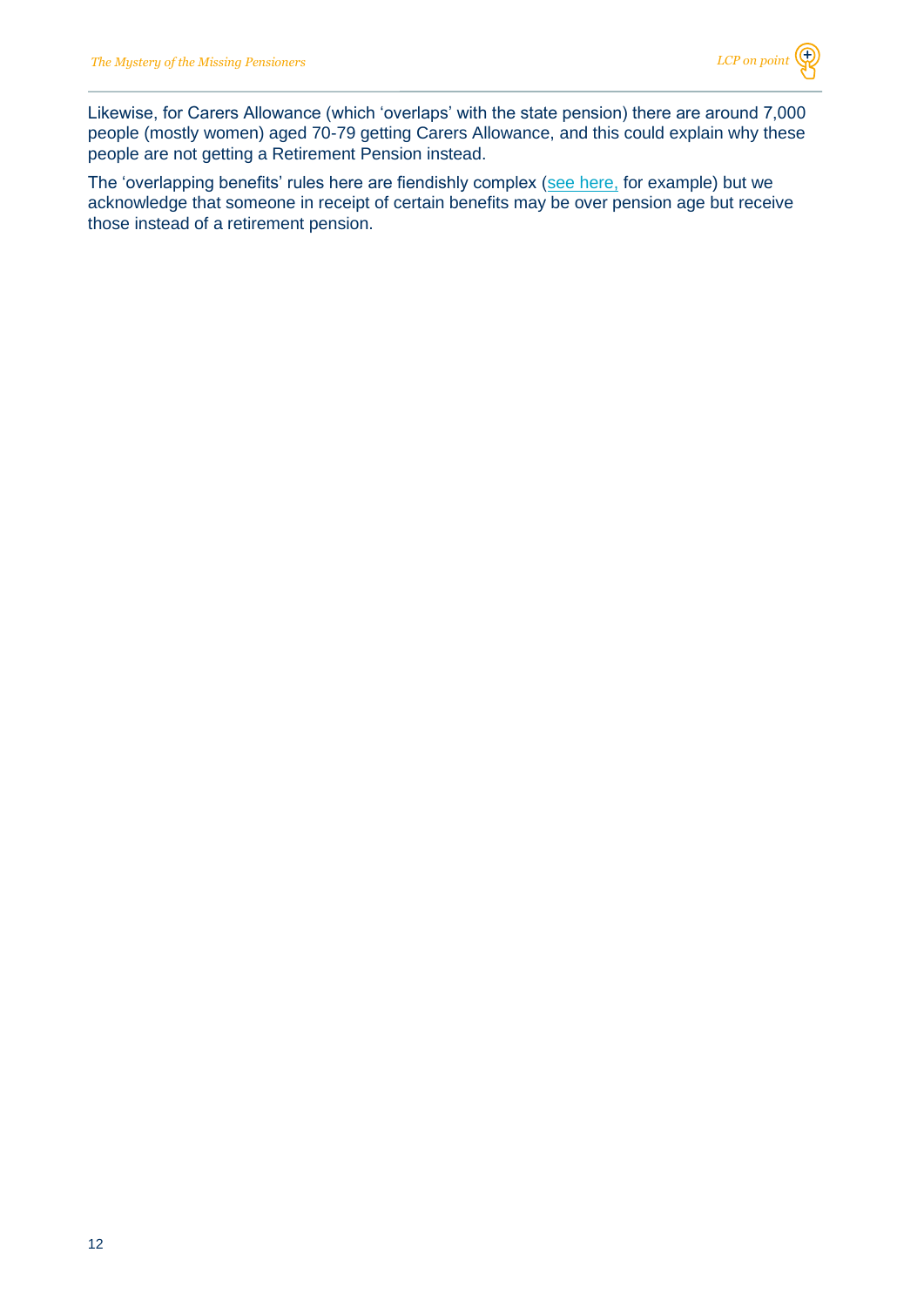However, it is also the case that the overlapping benefits rules may reduce \*but not eliminate\* any eligibility to retirement pension. For example, in the guide noted above, at para 17130 there is a case study of a war widow whose war widow's pension 'overlaps' with her retirement pension, but while this overlap reduces, it does not extinguish her retirement pension. Such a person would not be counted in our tally of people over pension age with \*zero\* state pension.

With regard to War Pensions, to get a sense of scale, we have looked at the latest War Pensions Statistics (20200827 - WPS National Statistics Bulletin - O.pdf (publishing.service.gov.uk)) which show that in 2020 there were around 94,000 war disablement pensioners in total, and around 13,500 war widows on pensions. Of these, around 49,000 and 11,900 respectively were aged 65 or over<sup>4</sup>.

Where these war pensioners were aged 70 or over and received war pension which extinguished their retirement pension because of overlapping benefit rules, they would show up in our shortfall figures, but would have other sources of income. However, as noted earlier, it is perfectly possible to receive both types of benefit at the same time (albeit at a reduced rate), so not all of these war pensioners would show up as zeros in our charts.

In short, we accept that amongst the 250,000 or so people aged 70 or above on zero state pension will be some who are in fact receiving an alternative benefit, possibly of equal or greater value, and who are therefore presumably not a particular cause for concern. However, based on the data available to us, we do not think that this is likely to explain a large part of the shortfall.

<sup>4</sup> We do not know how many of these were aged 70+ and therefore potentially showing up in our charts.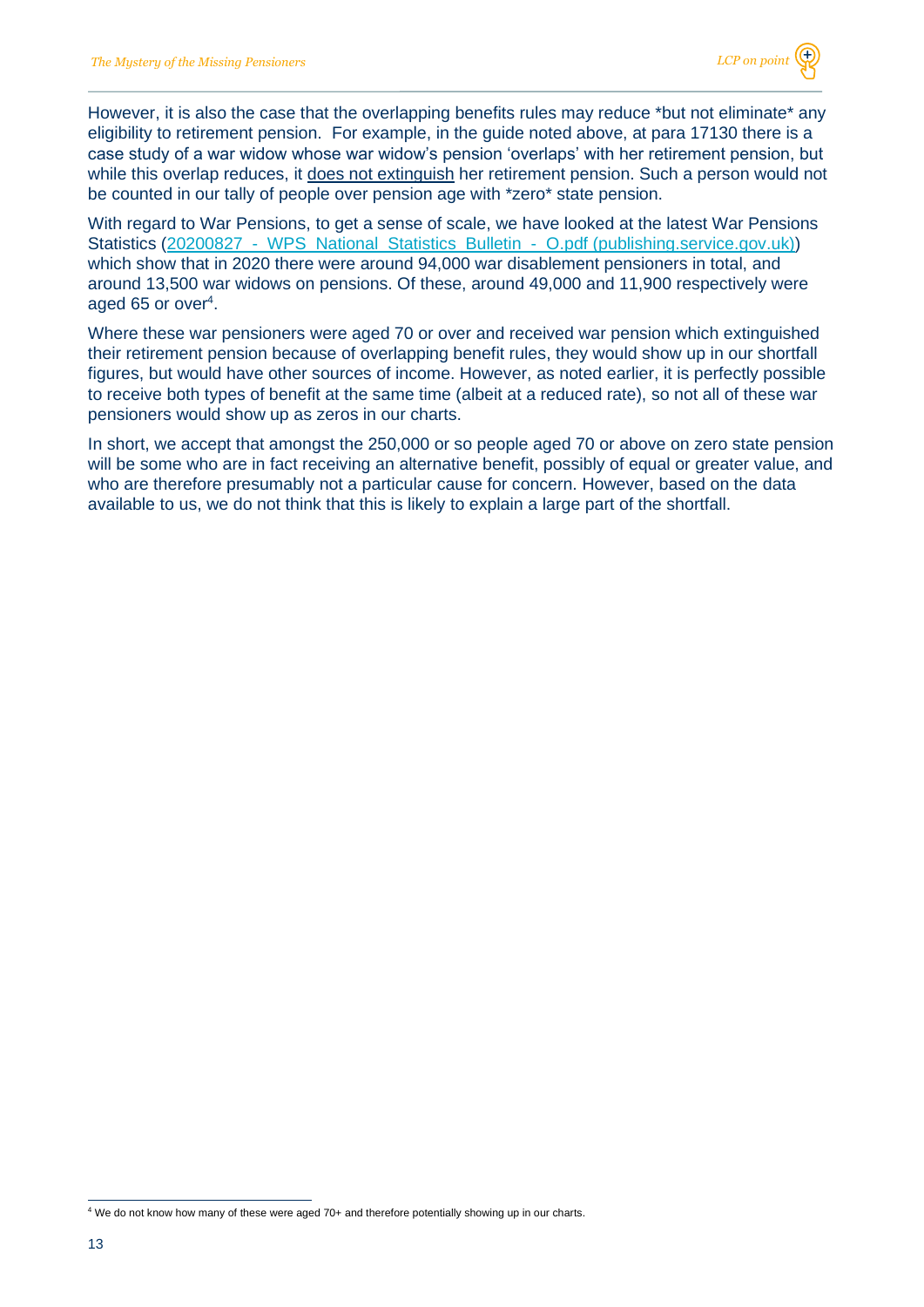## *2e What about means-tested benefits?*

*If people are drawing a zero state pension, we are not suggesting that they are living on 'thin air' – they must have some other source of income. One possibility is that they are on a low household income and claiming pension credit to bring them up to a minimum income. If so, it is possible that even if they claimed a Category D pension for the over 80s or a Category BL pension for a married woman, they would be no better off because this money would simply come off their pension credit.*

However, although the existence of pension credit does provide a safety net for those who are getting zero state pension, there are still several groups for whom it matters that they have no state pension:

- a) People with low or zero individual income, but high enough household income not to be entitled to means-tested benefits; the classic example would be a wife on zero income but with a husband with enough state and private pension income to support them both; she would clearly benefit by claiming any state pension which she is due; people with income from other sources such as property could also be supporting themselves without claiming benefit and would improve their situation by claiming all of their state pension entitlement;
- b) People who \*could\* claim pension credit on the basis of low income but do not do so; DWP accepts that only 6 out 10 of those entitled to Pension Credit actually take it up<sup>5</sup>, so there could well be people on zero state pensions who would be entitled to claim pension credit but do not do so for whatever reason; claiming their state pension entitlement would benefit this group;
- c) People on pension credit but who also receive the 'savings credit' element; in such cases an increase in state pension might reduce their pension credit but not on a pound-for-pound basis, leaving them better off overall;
- d) People whose pension credit is lower than the state pension they could get if they claimed what they are entitled to; for example, the average weekly pension credit payment as at August 2020 was around £64, with slightly lower average figures for the over 80s; although someone who claimed an £82.45 category D pension would wipe out their pension credit, then would still be better off over all (excluding the value of any 'passported' benefits such as free TV licences etc);

In summary, whilst it is no doubt true that some of those on zero state pensions are probably on pension credit and might not benefit even if they did get their full state pension entitlement, there are reasons to think that many of those on zero state pensions would still be better off overall if they were to make a claim.

<sup>&</sup>lt;sup>5</sup> See[: Income-related benefits: estimates of take-up in 2017 to 2018 \(publishing.service.gov.uk\)](https://assets.publishing.service.gov.uk/government/uploads/system/uploads/attachment_data/file/867973/income-related-benefits-estimates-of-take-up-2017-2018.pdf#:~:text=An%20income%20related%20benefit%20is%20a%20benefit%20where,for%20non-take-up%20is%20difficult%20and%20we%20do%20not)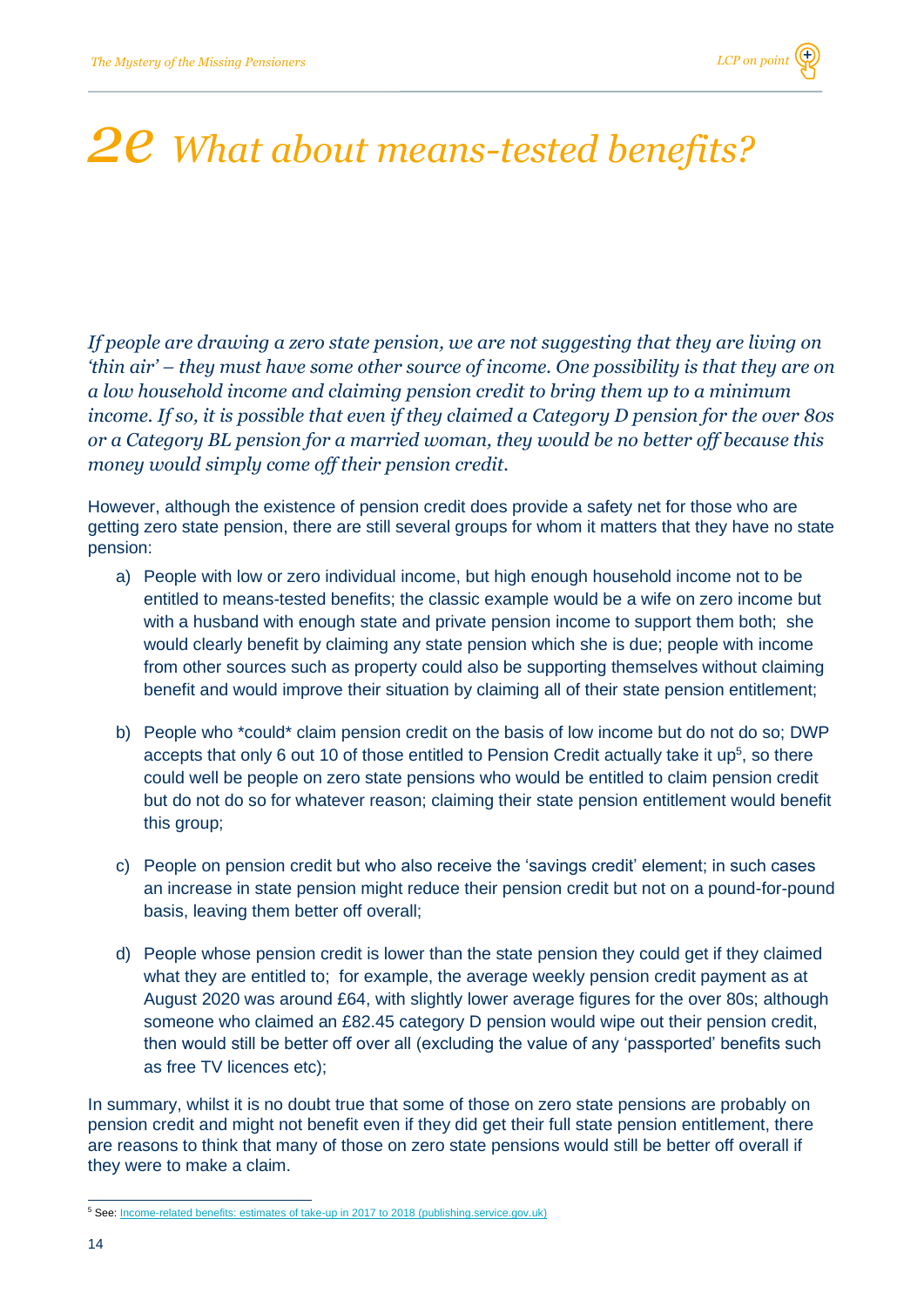## *3 So, what is going on?*

#### To recap:

- For men and women in their 70s and above, roughly 250,000 appear to be drawing zero state pension; the split is around 97,000 men and 155,000 women;
	- Whilst some of the shortfall is to be expected, none of the most obvious reasons seems to explain the level of the shortfall nor the (lack) of pattern by age; in particular:
	- Although these figures will no doubt include some who have actively chosen to defer their state pension, perhaps alongside working into their seventies, there is no sign that the shortfall drops off at older ages, which is what would be expected if deferrals are a significant factor;
- Although there is no doubt that some men and women have zero pension because of inadequate contribution records, there is no sign that this changes at age 80 when the state pension becomes non-contributory; there are also tens of thousands of women not getting any pension where there does not appear to be a 'matching' husband in the data also on zero pensions; to the extent that these are married women (or widows) such women ought in principle be able to draw a 'derived' pension based on their husband's non-zero pension;
- There are some reasons why people could draw a post-retirement benefit other than the retirement pension. There are vanishingly small numbers of people aged 70+ on ESA or Widowed Parents Allowance, but people continuing to receive Carers Allowance, Severe Disablement Allowance (SDA) or other disability benefits could explain some of the shortfall, but with less than 17,000 people over 70 receiving SDA in 2019 and around 7,000 receiving Carers Allowance, this could only be a small part of the overall picture.

All of this suggests that the most likely explanation for the pattern in our data and for the substantial shortfall in state pension receipt is people who \*are\* entitled to a state pension not claiming it. It seems likely that there are two particular groups where non take up is a problem<sup>6</sup>:

- Those aged 80 or above who are entitled to a Category D (non contributory) pension. The way that the system works is that if you have zero pension before you turn 80 you need to claim your Category D pension. Given the number of people \*under\* 80 not getting any state pension, it seems reasonable to assume that there is a steady inflow of people who turn 80 each year with no state pension entitlement up to that point and who \*could\* claim a Category D pension; however, the lack of any noticeable uptick in the data at age 80 implies a significant take-up problem – in a nutshell, very few of those not already in the system have heard of the Category D pension nor know that they need to apply for it;
- Those under 80, perhaps particularly wives, who are not claiming on their husband's record. There are probably two subgroups of interest here:

<sup>&</sup>lt;sup>6</sup> There is also a surprising lack of awareness of the need to 'claim' a state pension at all. Many people simply assume that if any pension is due it will automatically be put into payment at pension age. In most cases this is overcome by receipt of a 'warm up pack' some months before pension age which prompts a pension claim, but in cases where, for example, DWP does not hold an up-to-date address, the person close to pension age may not receive such a prompt and may not put in a claim.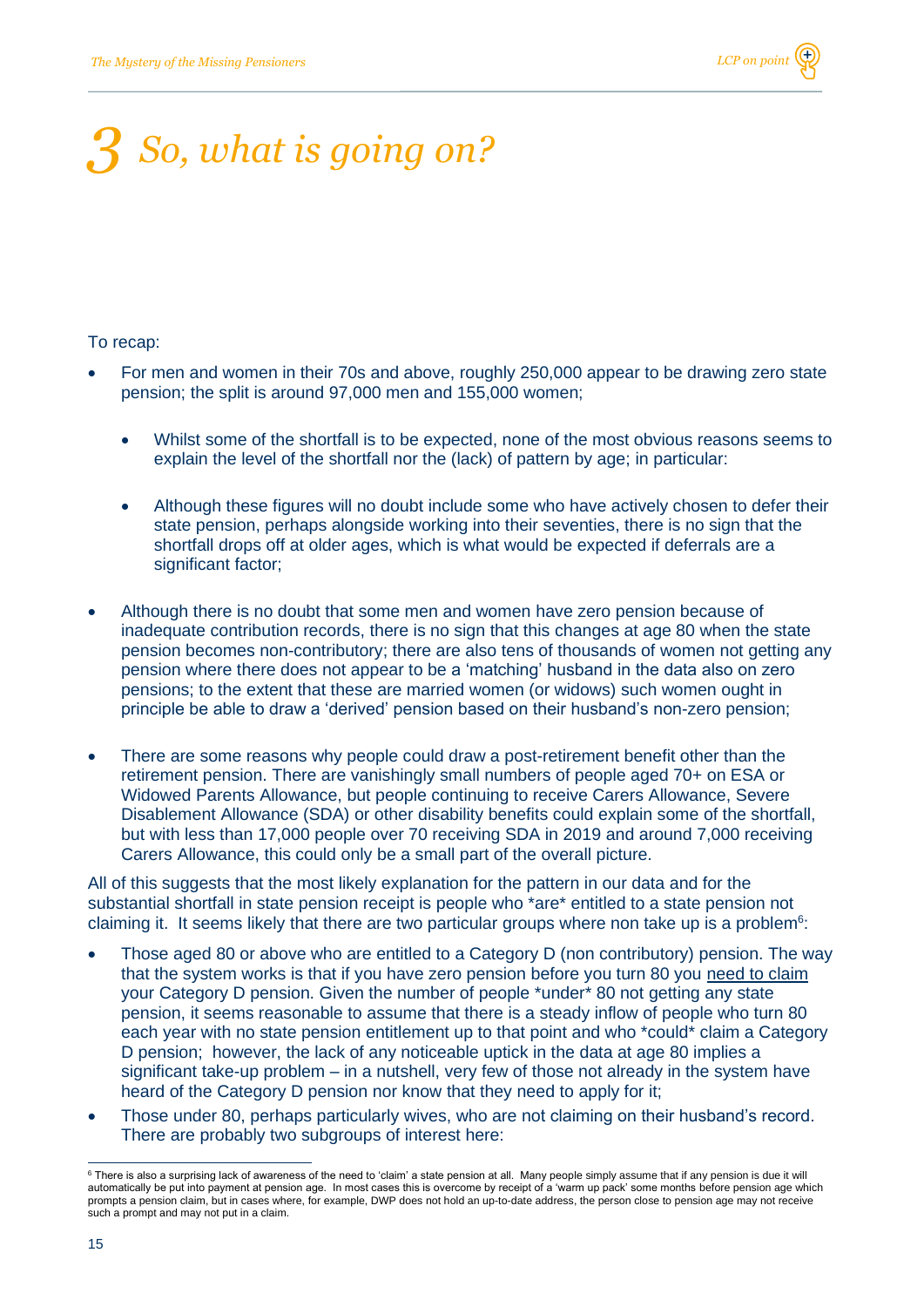- Women who paid the 'married woman's stamp' and who have no state pension entitlement in their own right; as men could not pay the reduced rate, these women's husbands will almost all have \*some\* state pension entitlement and therefore they could get something when he turned 65, but only if they claimed it (as the rules stood until April 2008);
- Women whose families migrated into the UK later in their working life; the women with zero state pension in their own right are most likely to have been those whose work was primarily in the family home; there is no particular reason to suppose that these women's husbands had zero state pension entitlement; but they only get a 'derived' pension if they know to claim it.

With regard to this latter group, the following box gives a case study of a married women who was contacted by the author via the 'This is Money' website and who would show up in this category.

#### **Case Study: Mrs W**

*Mrs W is in her early seventies and has a passport from an EU country. She and her husband have spent time living and working in various countries but they have lived in the UK for some time and her husband is drawing a UK state pension, having turned 65 about six years ago. Mrs W was drawing no state pension but when she contacted the Pension Service it became apparently that she could have been drawing a 'married woman's' state pension based on her husband's contributions for several years. As well as a receiving a lump sum running into thousands of pounds she now has an annual state pension of over £4,000 per year.*

In terms of scale, the following might be reasonable assumptions:

#### **a) The over 80s**

Our charts show that, amongst those aged 80 and over, there is a shortfall of around 42,000 men and 65,000 women between the numbers getting a state pension and the total population in these age groups.

We did note earlier that there could be an issue of people receiving an 'incompatible' benefit such as Severe Disablement Allowance rather than retirement pension, but official figures suggest that just 5,000 SDA recipients are aged 80 or above.

Given the minimal requirements to receive the non-contributory Category D pension, we assume that **the large majority of these 107,000 would be entitled to a state pension if they claimed it**.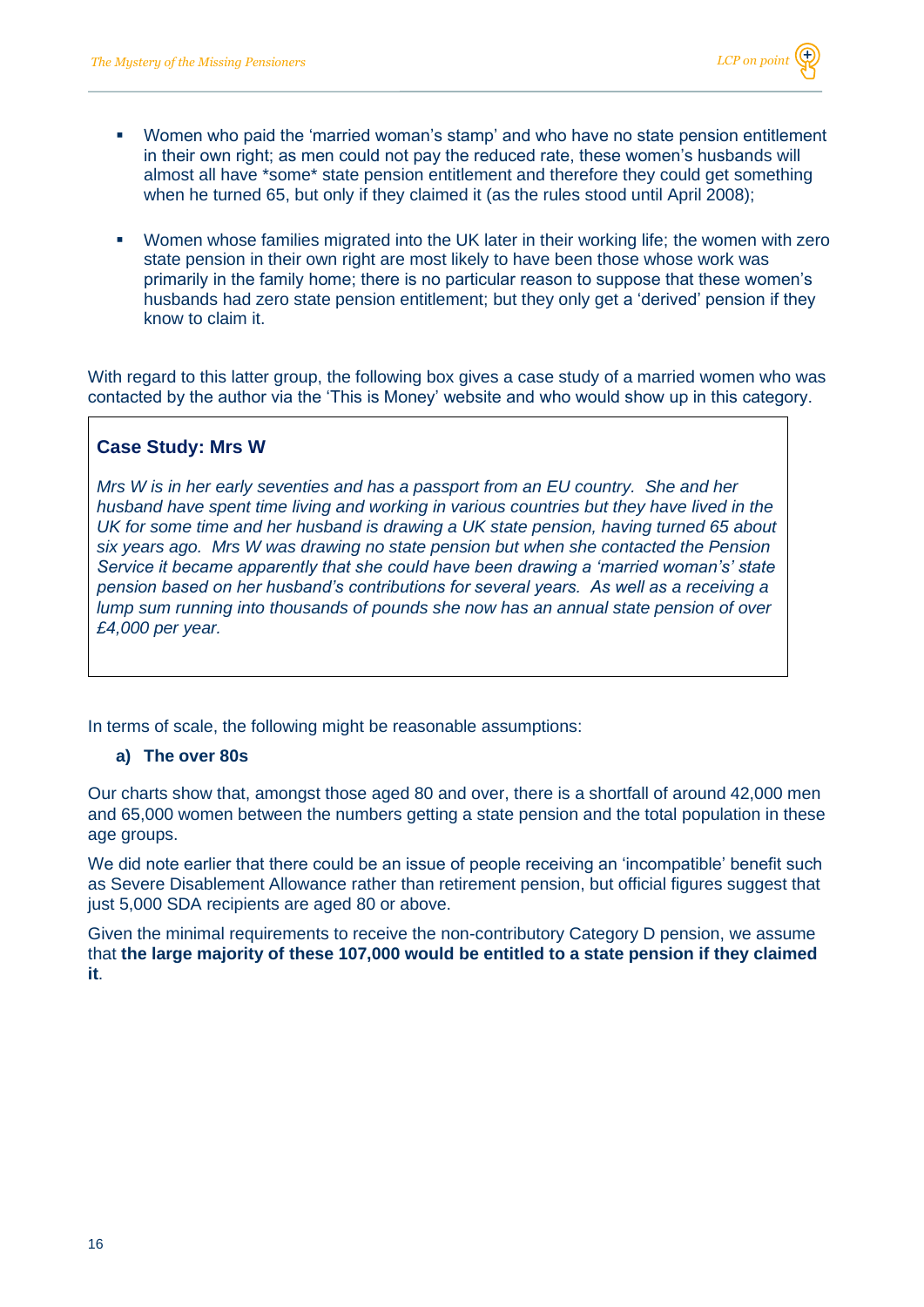But the need to make a claim is vital.

The way that the Category D system worked is that those who reach eighty and are already on a pension should get an automatic uplift without the need for a further claim. But **those not previously on a pension when they turn eighty only get their Category D pension when they put in a claim**. In other words, from the DWP's perspective, the system is actually working as intended. Those who are over 80 and previously on a pension get an automatic uplift<sup>7</sup>, and those who were not previously on a pension can get one if they claim. But what has never before been revealed is the potential scale of non take-up – potentially around 100,000 people, potentially missing out on over £400m per year.

#### **b) Women under 80 with husbands on state pension**

As noted earlier, there is no doubt that some of the men and women in our charts are correctly on a zero pension because they have a wholly inadequate record of National Insurance Contributions. This could be, for example, because they have moved into the UK late in their working life.

However, for a married women to get a zero pension, she not only needs to have a very poor contribution record herself, she also needs to have a husband with no basic state pension either.

Looking at the under 80s in our charts, there is a shortfall of roughly 54,000 men and 93,000 women. If we take the extreme assumption that every single one of the 54,000 men with zero pension is matched by a spouse amongst our 93,000 women, this still leaves 39,000 'unmatched' women. We know that these will overwhelmingly be married women (as unmarried women are very unlikely to have very low contributions) and yet there is no 'available' husband with a zero pension to match them up with.

On this basis, we can assume that the bulk of these women \*could\* get a Category BL 'married woman's' pension based on their husband's contributions but only if they claimed it. Note that under current rules, they can claim this pension even if their husband has deferred taking his own pension.

With regard to these 39,000 women, it is possible that there is some overlap between this group and those covered by the DWP's state pension correction exercise. That exercise would cover women who should have been automatically moved onto a married woman's pension when their husband turned 65 but this never happened. This would apply where the husband turned 65 after 17th March 2008. We do not however know how many of these 39,000 women – currently on zero pensions – would be covered by that exercise. Of course, from the point of view of the women concerned, whether their zero pension is a result of official error or simply them not claiming, the effect is the same – they are missing out on a weekly pension of up to £82.45 and need to contact the DWP as a mattery of urgency.

<sup>7</sup> Although our recent research has highlighted the fact that tens of thousands of women were never actually automatically uprated at age 80, and DWP is currently checking its records to reimburse the women in this group.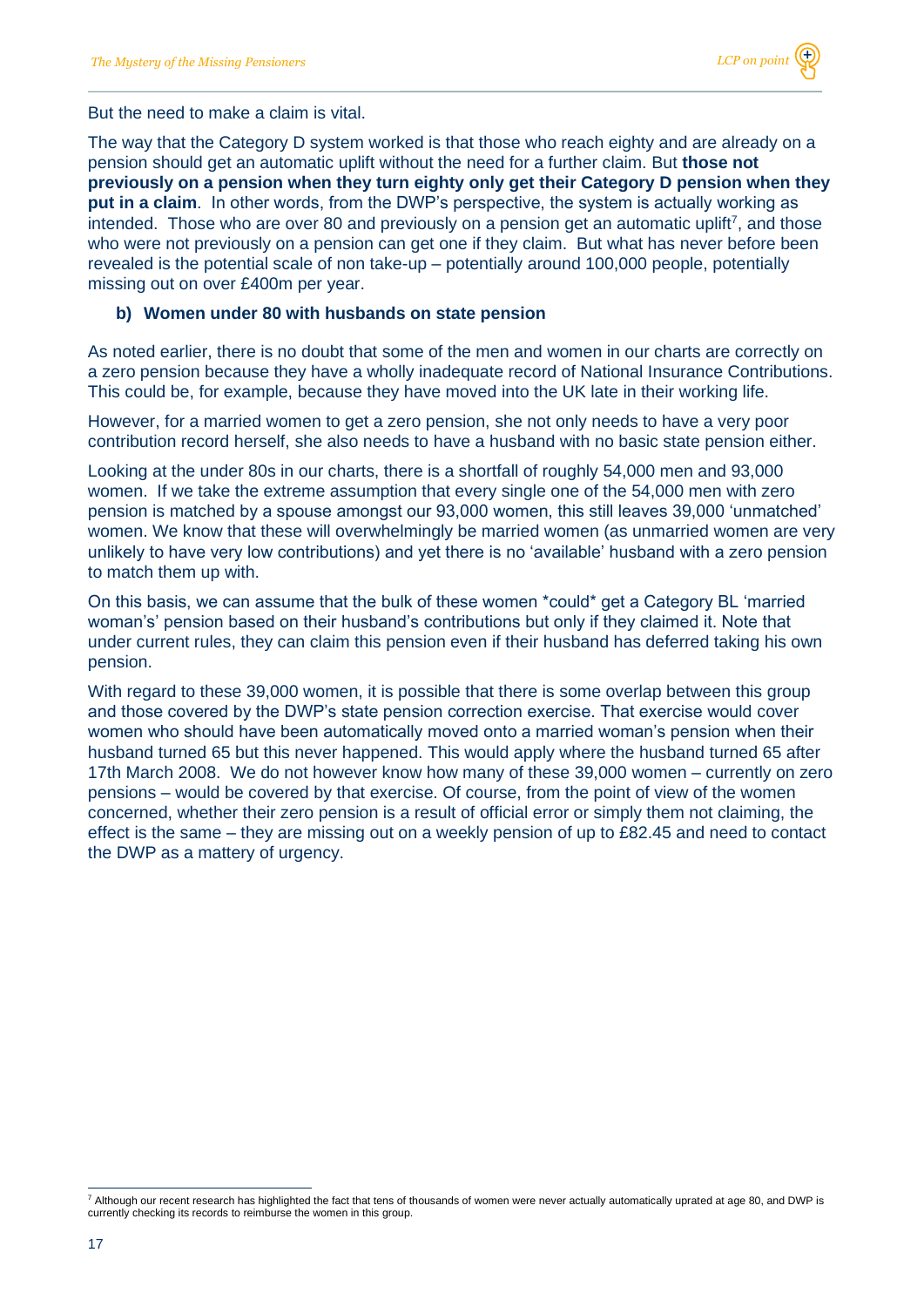## *4 Conclusion*

*It might be assumed that pretty much everyone in Britain over state pension age is a 'pensioner' and receiving a state pension. Although it is not mandatory to take a state pension at pension age, it would be reasonable to expect that by the time people turn 70, most people would be drawing any state pension to which they were entitled. However, our research suggests that amongst the population aged 70 and over there is a gap of around a quarter of a million between the GB population and the numbers receiving any state retirement pension.*

There are good reasons why coverage would not be expected to be 100%:

- People deferring for exceptionally long periods, but who will eventually claim
- People with seriously deficient records of NI contributions in their own right, who have no state pension entitlement; this will be more of an issue for women (who could in the past effectively 'opt out' of the NI system as it affected their own state pension rights) and those who come in to the country later in life;

However, when we look at the data on this shortfall, there are several reasons why neither of these explanations seems to explain what is going on:

- The shortfall does not seem to diminish by age; if there was a major 'deferral effect' at work, then we would expect the shortfall to decline as people get further into older age but there is no sign of this;
- The old state pension system allowed women to claim a state pension based on their husband's contributions, so even those women with zero state pension rights could usually get a state pension on a 'derived' basis;
- Although migration no doubt plays a part in the figures, the UK operates a \*non-contributory\* ('Category D') state pension system for those aged over 80; broadly speaking, providing that they were in the UK by the age of 70, they can receive a flat rate pension at the age of 80 provided that they claim it, whether or not they ever made any NI contributions;

It is very hard not to conclude that there are significant numbers of people, perhaps particularly the over 80s and many married women, who could be getting a pension and who are not doing so. We estimate that this could include:

- Around 100,000 people aged 80 or over who have never claimed a Category D 'non contributory' pension and who would satisfy the residence test if they did so; this group could be missing out on over £400m per year in state pensions;
- Around 39,000 women on nil state pensions but who have husbands on a state pension; some of these are being wrongly paid in error and DWP will pick them up, but others would need to make a claim to generate entitlement;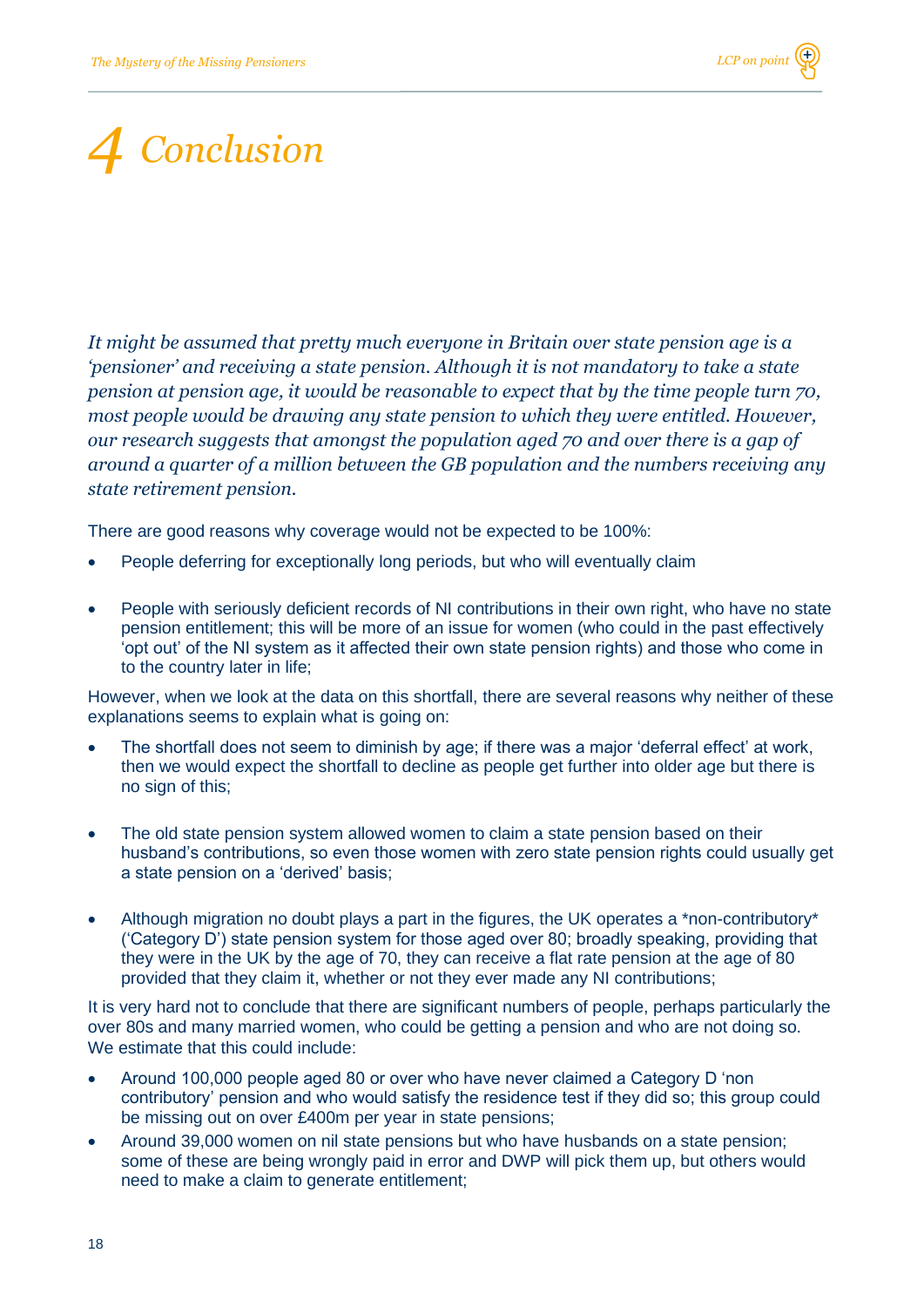Based on the characteristics of those missing out, targeted publicity is needed to reach these groups including:

- The over 80s, who will often be known to local authorities, GPs and other public services;
- Those who have migrated to the UK later in life, some of whom will be from minority ethnic communities who could be reached through a variety of routes including religious and cultural networks and targeted media outlets, especially including non English language publications.

Without action on this front, potentially more than a hundred thousand eligible pensioners will continue to miss out on hundreds of millions of pounds in state pension rights.